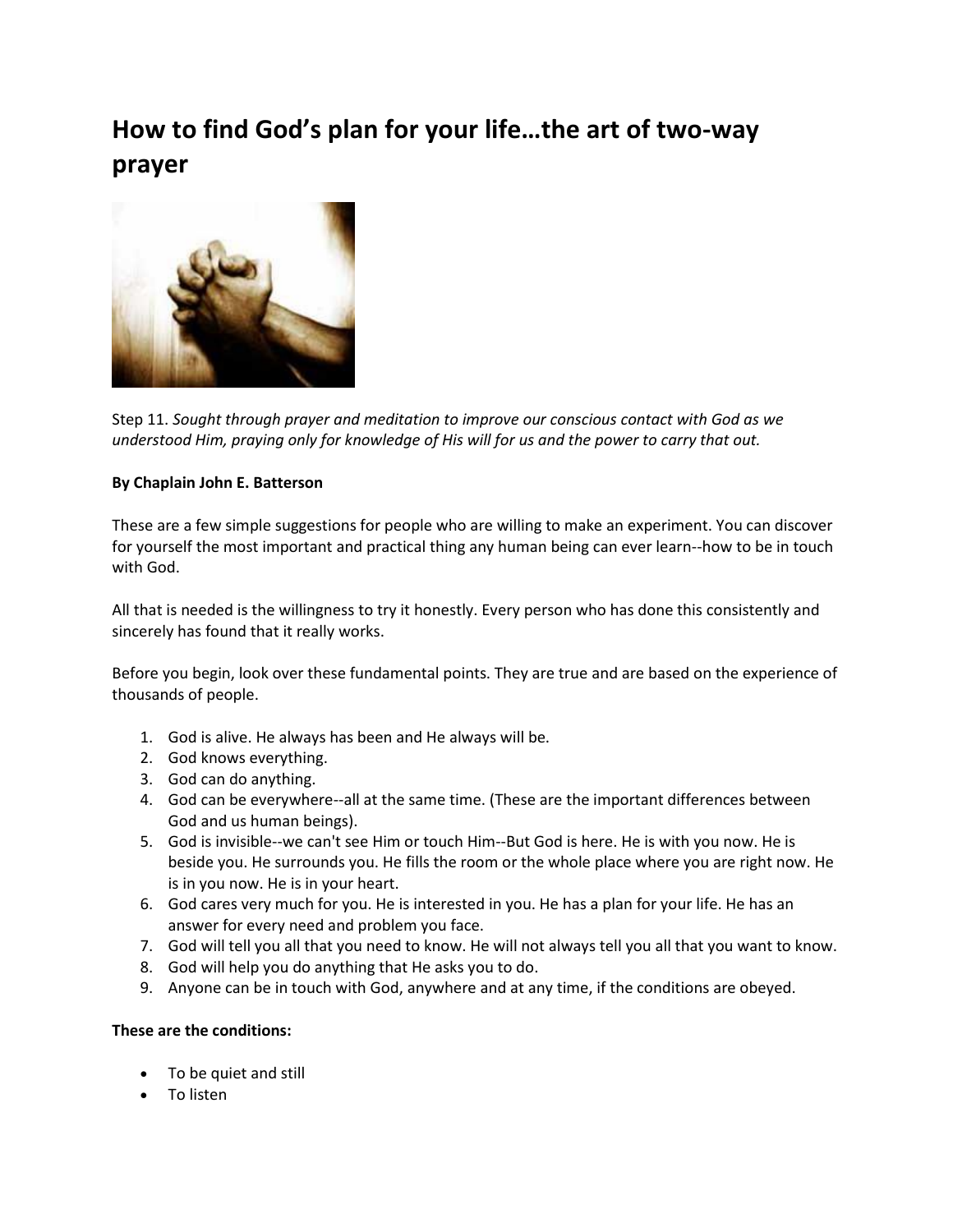- To be honest about every thought that comes
- To test the thoughts to be sure that they come from God
- To obey

So, with these basic elements as a background, here are specific suggestions on how to listen to God:

## **1. Take Time**

Find some place and time where you can be alone, quiet and undisturbed. Most people have found that the early morning is the best time. Have with you some paper and pen or pencil.

#### **2. Relax**

Sit in a comfortable position. Consciously relax all your muscles. Be loose. There is no hurry. There needs to be no strain during these minutes. God cannot get through to us if we are tense and anxious about later responsibilities.

#### **3. Tune In**

Open your heart to God. Either silently or aloud, just say to God in a natural way that you would like to find His plan for your life-you want His answer to the problem or situation that you are facing just now. Be definite and specific in your request.

#### **4. Listen**

Just be still, quiet, relaxed and open. Let your mind go "loose". Let God do the talking? Thoughts, ideas, and impressions will begin to come into your mind and heart. Be alert and aware and open to every one.

## **5. Write**

Here is the important key to the whole process. Write down everything that comes into your mind. Everything. Writing is simply a means of recording so that you can remember later. Don't sort out or edit your thoughts at this point.

Don't say to yourself:

- This thought isn't important;
- This is just an ordinary thought;
- This can't be guidance
- This isn't nice;
- This can't be from God;
- This is just me thinking..., etc.

Write down everything that passes through your mind:

- Names of people;
- Things to do;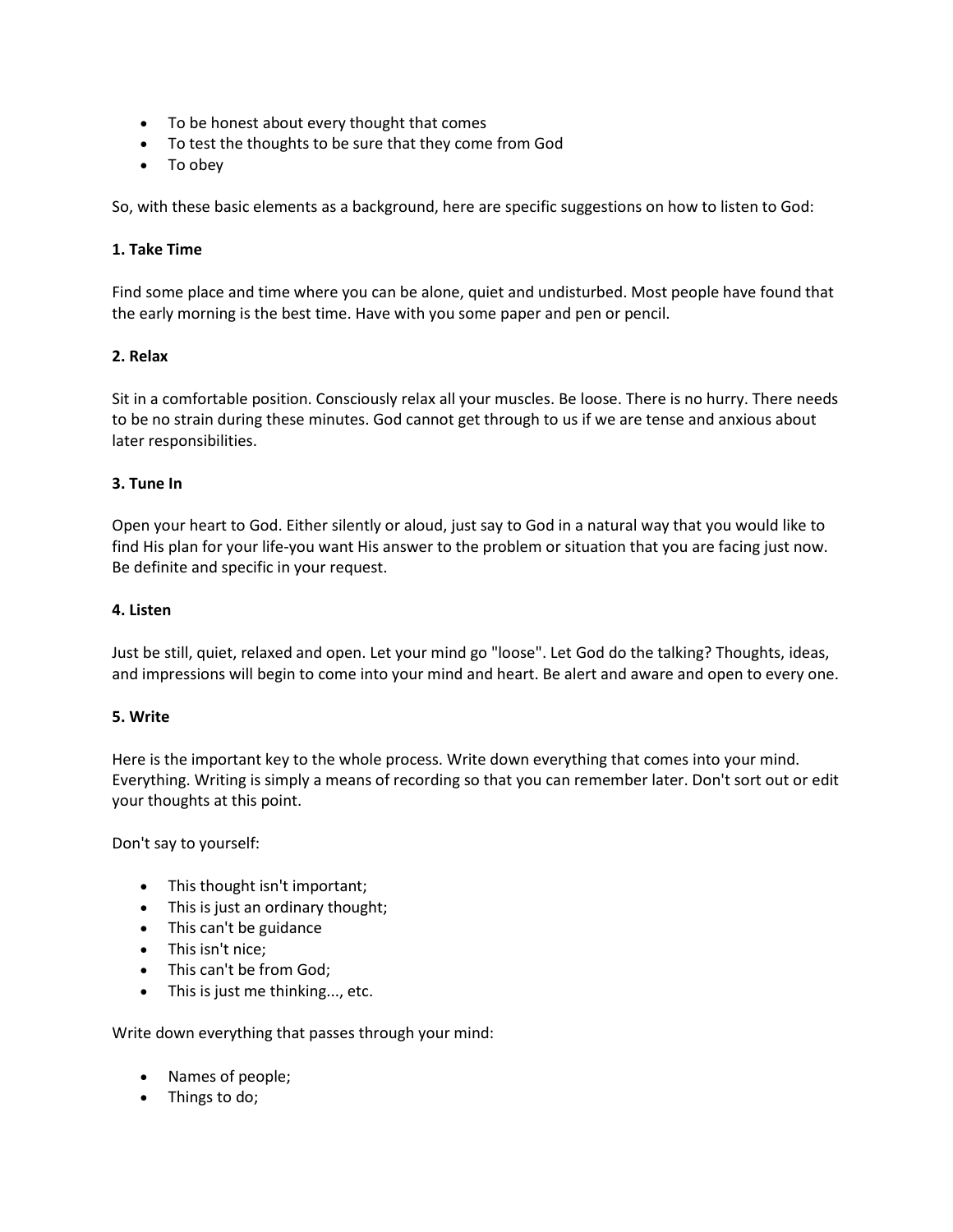- Things to say;
- Things that are wrong and need to be made right.

Write down everything:

- Good thoughts bad thoughts
- Comfortable thoughts uncomfortable thoughts;
- "Holy" thoughts "unholy" thoughts;
- Sensible thoughts "crazy" thoughts.

Be honest! Write down everything! A thought comes quickly, and it escapes even more quickly unless it is captured and put down.

## **6. Test**

When the flow of thoughts slow down, stop. Take a good look at what you have written. Not every thought we have comes from God. So we need to test our thoughts. Here is where the written record helps us to e able to look at them.

- a. Are these thoughts completely honest, pure unselfish and loving?
- b. Are these thoughts in line with our duties, to our family to our country?
- c. Are these thoughts in line with our understanding of the teachings found in our spiritual literature?

## **7. Check**

When in doubt and when it is important, what does another person who is living two-way prayer think about this thought or action? More light comes in through two windows than one. Someone else who also wants God's plan for our lives may help us to see more clearly.

Talk over together what you have written. Many people do this. They tell each other what guidance has come. This is the secret of unity. There are always three sides to every question-your side, my side, and the right side. Guidance shows us which is the right side-not who is right, but what is right.

## **8. Obey**

Carry out the thoughts that have come. You will only be sure of guidance as you go through with it. A rudder will not guide a boat until the boat is moving. As you obey, very often the results will convince you that you are on the right track.

## **9. Blocks?**

What if I don't seem to get any definite thoughts? God's guidance is as freely available as the air we breathe. If I am not receiving thoughts when I listen, the fault is not God's.

Usually it is because there is something I will not do:

• something wrong in my life that I will not face and make right;